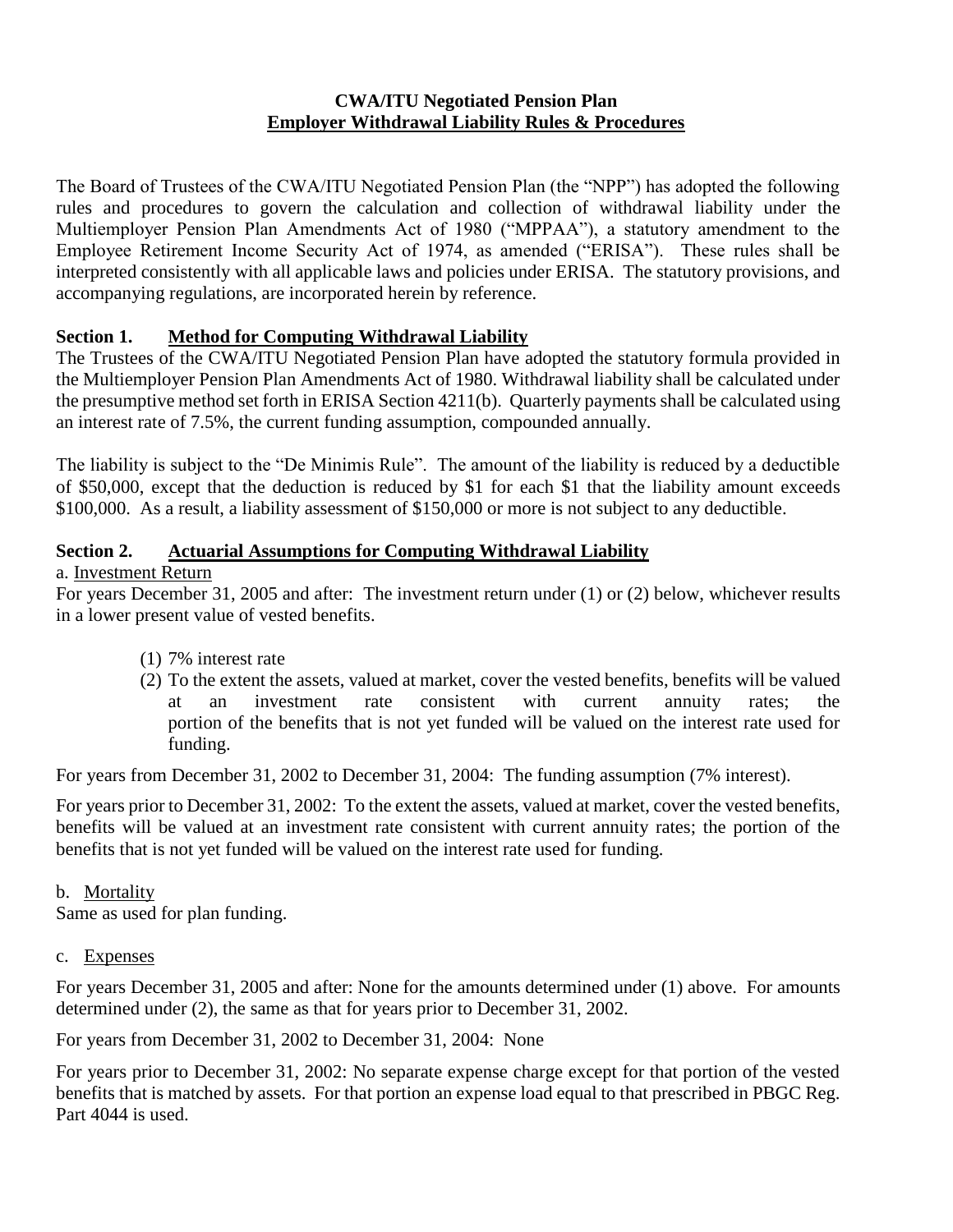#### d. Retirement Age

Same as used for plan funding.

#### e. Assets

Valued at fair market value as reported in the Plan's financial statements filed with the IRS.

The Plan's funding assumptions are shown in the Certificates of Actuarial Valuation which are attached to the Schedule B of the Form 5500.

# **Section 3. Review of Withdrawal Liability**

An employer that is assessed withdrawal liability may seek review through the following procedures. The time limits for invoking these procedures are set forth in ERISA §§ 4219 and 4221.

#### a. Request for Review

Pursuant to ERISA §  $4219(B)(2)(A)$ , an employer may:

- (1) request the NPP to review any specific matter relating to determination of the withdrawal liability or the payment schedule;
- (2) identify any inaccuracy in the assessment; and/or
- (3) furnish any additional relevant information.

Any such Request for Review shall be made in writing, addressed to the Administrator, and shall identify the specific matter which the employer challenges or questions.

The Administrator shall make a preliminary examination of each Request For Review. The Administrator shall then either issue a ruling on the Request for Review or refer the matter to the Trustees for a final ruling. If the matter is submitted to the Trustees, each Trustee may be consulted and vote individually if the Administrator determines that a formal meeting is not practical.

#### b. Arbitration

An employer that wishes to submit any disputes concerning withdrawal liability to arbitration under ERISA § 4221 shall do so under the auspices of the New York Regional Office of the American Arbitration Association ("AAA"). The employer must initiate the arbitration proceeding in accordance with the AAA rules and simultaneously serve upon the Administrator written notice of the initiation of arbitration and the issues that shall be contested.

The employer shall pay the filing fee necessary to initiate the arbitration. Unless the Administrator expressly agrees otherwise in writing, all arbitration hearings will be held in New York, NY.

c. Litigation

As provided by ERISA §§ 4201 and 4301, any party to an arbitration under ERISA § 4221 may file suit in United States District Court to enforce, vacate, or modify the arbitration award.

In litigation, the NPP shall be entitled to all remedies permitted by law. Liquidated damages shall be 20% (or such higher percentage as may be permitted under federal or state law) of the amount owed by the employer, unless the NPP is entitled to a greater sum by a doubling of the interest.